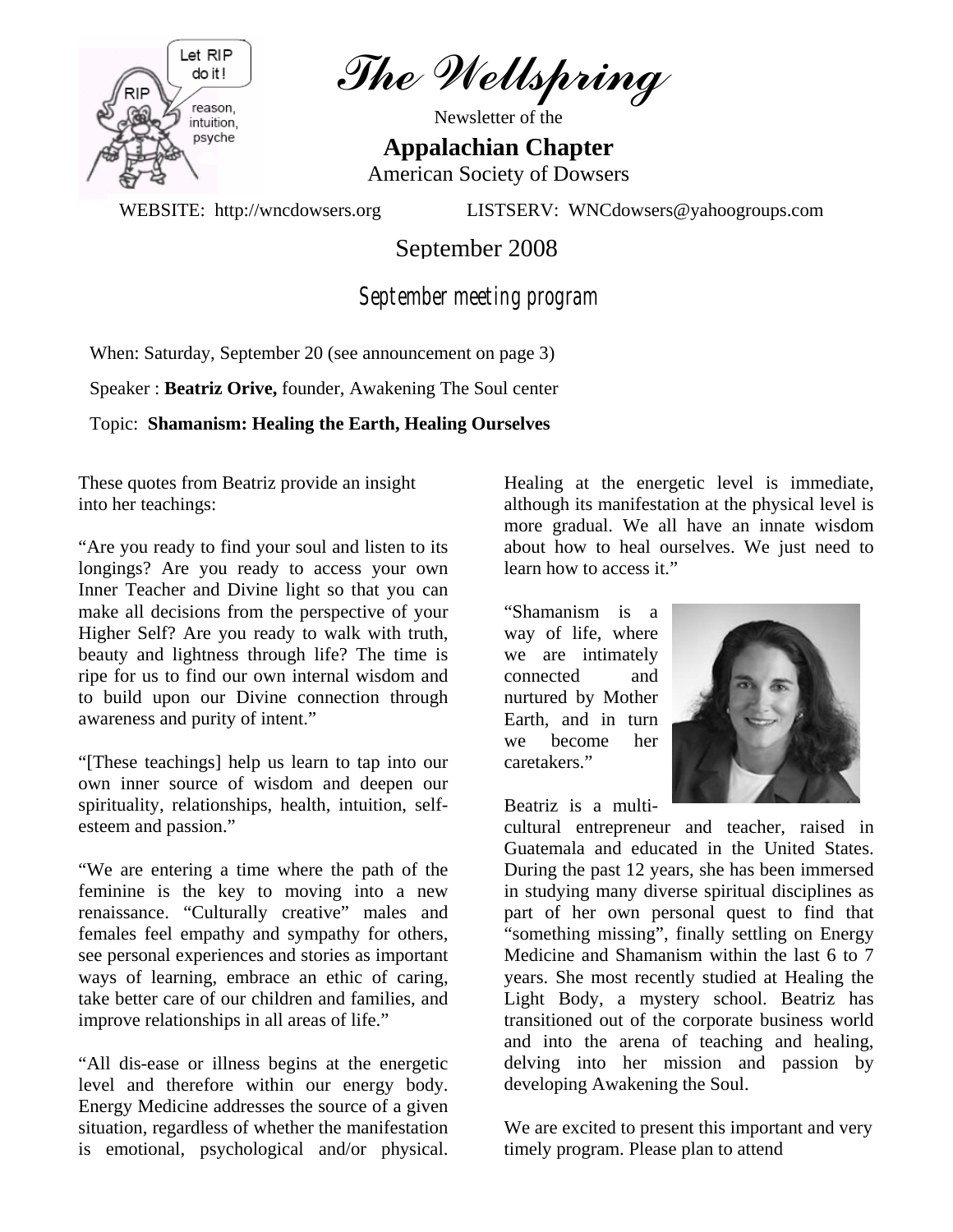# *Recent Chapter Activities*

# **March Social**

Seven members and guests assembled in Patty Peffer's newly-decorated basement in Horse Shoe (outside of Hendersonville) on a very rainy Ides of March for a social. There was much stimulating conversation touching all manner of interesting and useful information. We dowsed underground water and some of the attendees sensed significant elemental presence in the yard. We were introduced to Patty's three (?) cats.

### **April Social**

Seven dowsers enjoyed a cool but sunny spring day at the home of Chiwa and Andrew Brown in East Asheville. With Zu Zu the cat we roamed peacefully around the one-acre organic garden. Birds sang loudly, trees were in full bloom, and honey bees flocked to the fragrant holly trees. We dowsed several energy vortexes and a possible 10 GPM water well location. We learned what species of vegetables, fruit trees and berries are easy to grow organically. When they aren't gardening, Chiwa is an artist and potter, and Andrew teaches classes in permaculture



#### **June social**



15 or so dowsers converged on the home of Christianna Morgan in the Connestee community near Brevard on June 21. We sat on the back porch and enjoyed the peaceful setting with its view of the lake. Some of us dowsed in the yard and tried to spot the energy vortex in the lake. Thanks Christianna for hosting this event.

#### **July social**

Newcomers and oldcomers enjoyed a fascinating day of dowsing at Dora Nell Hedrick's beautiful place in Clyde. We layed out a grid of Curry lines with colored flags in the front yard and measured the spacings. After lunch we went up on the knoll and located the DIC (deva in charge) of that area, who we had found a year ago. These nature spirits exist in higher dimensions and are invisible in 3D but can be located with dowsing, which is an interdimensional skill.

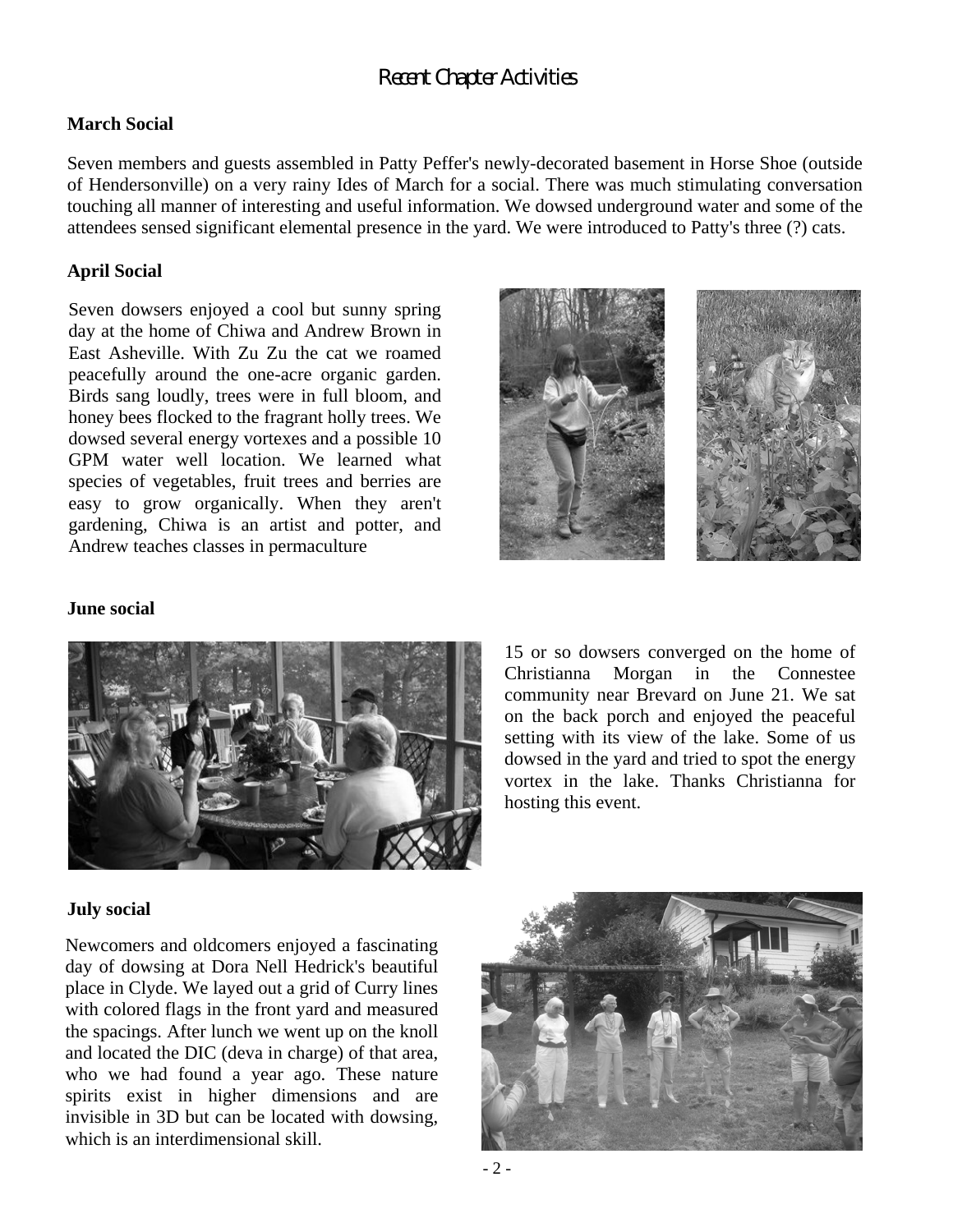*Announcements* 

# **September Chapter Meeting**

Saturday, September 20, 2008

10 am – 3 pm; pot luck lunch. Registration starting at 9:15 am.

*Members \$3 Nonmembers \$6*

Leicester Community Center, 2979 New Leicester Hwy (Hwy 63), Leicester NC

Other meeting details and directions: page 8

As always the meeting will be followed by our 1-hour basic dowsing class outside (weather permitting), for those interested in hands-on instruction.

# **Dowsers' Picnic – Saturday August 23**

Please join us for socializing and dowsing at the home of Janet Shisler on Saturday August 23 (11 am - 3 pm). Please bring something for the pot luck lunch. Directions on page 9.

# **New membership fee structure**

At the September meeting, the annual membership fee will increase to \$25 per year. As a member you will be entitled to:

- free admission to quarterly chapter meetings (just sign in no payment delays)
- the quarterly newsletter
- 10% discount coupon good for one purchase at the book table
- a free business card-size ad in the newsletter
- a link to your business on the chapter website
- free social events throughout the year

If you come to all meetings over the course of a year, you will save \$2 compared to the previous fee and admission structure.

The non-member admission charge for chapter meetings will increase from \$ 6 to \$ 8.

If you are not up for renewal now you will continue to pay the \$3 admission until you renew.

Many members are listed in our records as having expired memberships. We will be sending out notices to these members. Sometimes a renewal doesn't get recorded, so if you get a notice and believe you are up to date, let us know and please accept our apologies. We promise to be more diligent about recording renewals.

# **New officers to be elected in November**

Annual elections will be held at the November meeting for President, Vice President and Secretary, and one board member-at-large. Officers and other board members serve for a term of two years. If you are interested in serving the Chapter in one of these positions, please contact an officer or board member at the September meeting.

# **Jeri Edwards material from the May 17 meeting**

We were intending to send out copies of some of Jeri's charts and diagrams to those interested, but there was too much material to make copying practical, as well as copyright issues, since most of them came from published books. The three books are: *Life Energy* by John Diamond, MD; *Light Years Ahead* by G. Cousens, MD and Elsa Haas, MD; and Universal Truths by Wayne and Wanda Cook. The first two are available at Barnes and Noble.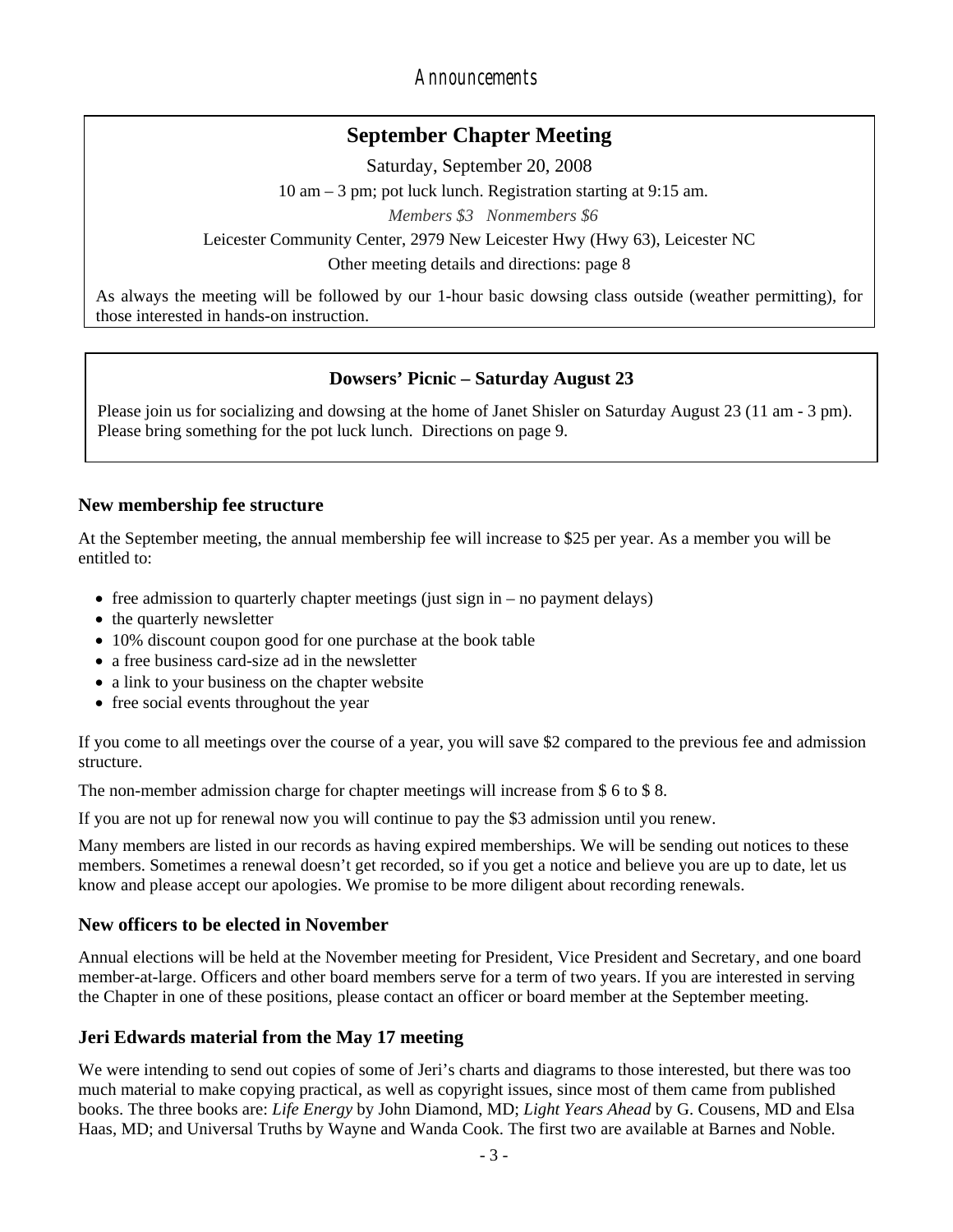# **The Awe of Dao-sing**

# By Richard Crutchfield

Most dowsers I have known have sooner-or-later bumped into their "special" unique project or interest to explore. Something, some need or calling – call it an Inner Voice or Angel- will haunt us, even dog us, demanding to be heard until we stop and listen. Is it related to the Mission, the Gift we came in with? I suspect so, the subtle little trickster! It now occurs to me that the discovery and active cultivation of this "Something" in everyone is exactly the purpose of this newsletter and even of this organization – and indeed of education itself! If that is so, then how successful are we?

Mine, I finally realized during a dowsing talk I was giving a few weeks ago, has something to do with Life Force or Chi- not only that which flows like a river over the land, which the ancient Chinese geomancers called the Path of the Dragon or Lung Me, but Chi in all its forms, including that related to water, the granite of these mountains, and ourselves. These manifestations, one relating to us and the other of a terrestrial nature, are both, I suspect, of a cosmic, even divine Origin and are therefore an enormous mystery to me. Especially in relation to how dowsing and other "psychic" activity really works and what happens with its twin calling, prayer, whether Huna or otherwise.

I say Mystery with a capital "M" because the more I work with this phenomenon – not to mention that connected with megalithic structures and sacred sitesthe more questions arise for me as to what this energy really is, where it comes from and what its purpose is. And, of course, questioning means dowsing at deeper-and-deeper levels, which in turn results, for me at least, in greater-and-greater awe, as the Sufi poet Rumi would call it. Or reverence, as Einstein seemed to imply. I seem to be plagued with the outlandish idea that dowsing, if pursued long enough and with enough integrity and humility, can be the most sensitive and reliable instrument we humans have inherited for probing the Essence, the Truth of things both seen and unseen. Like who we are, why we are here, what our powers really are, and our relationship to this world and the Other. Perhaps this heritage is a key to our access to the mythical Water of Life and that it, more than the technology we now

believe in, can provide the crucible for what Fritjoff Capra described years ago in *The Dao of Physics*: the meeting place of two opposing modalities for exploring the Ineffable -- modern physics and the ancient spiritual traditions of shamanism, mysticism, and by implication, myth, dream time and poetry.

A British physicist, mathematician, engineer and dowser, Jeffrey Keen, seems to want to take on this task. In his recent *Consciousness, Intent and Structure of the Universe*, he uses modern physics and math, sacred geometry and precision dowsing with great skill to explore and diagram the characteristics of thought forms, the auric fields of humans and inanimate objects, etc., specifically in relation to the idea prevalent in quantum physics of the Information Field. This is a tall order. Although I cannot claim to follow him very far through the bewildering language and concepts of advanced science and math -- and therefore judge how successful he is in this endeavor -- I do feel that he makes a valiant effort to push dowsing as far as that world view and language frame of reference will allow us at the present time to explore the mysteries of this Life Force thing, though he would call it an "information field". Dowsing, then, he sees as a means of accessing the Information Field. We might even read Universal Mind, Field of Consciousness. In Huna terms this could be equivalent to accessing the High Self.

So far so good. What makes me uneasy, however, is this use of dowsing in such a mathematical and technical manner to conform to and really confirm a view of reality that is highly theoretical, abstract and impersonal, even, I would say, artificial. There is "awe" here, but it comes not from exploring Life and its ineffable mysteries, but from the elegant and refined beauty of the *process* of inquiry, the *system itself*. Keen never seems to refer to "spirit" (much less Spirit), "chi", "life force", "entity", and more to the point, "soul". Like the present day psychologist or M.D., he seems imprisoned in the closed world of professional jargon -- and therefore the closed world view -- of analysis and classification, of processes and mathematical relationships instead of human experience. I cannot help but be reminded of the virtual and soulless world of the computer, in which there is no spirit, life force, emotion, prayer or healing - only "data", "information".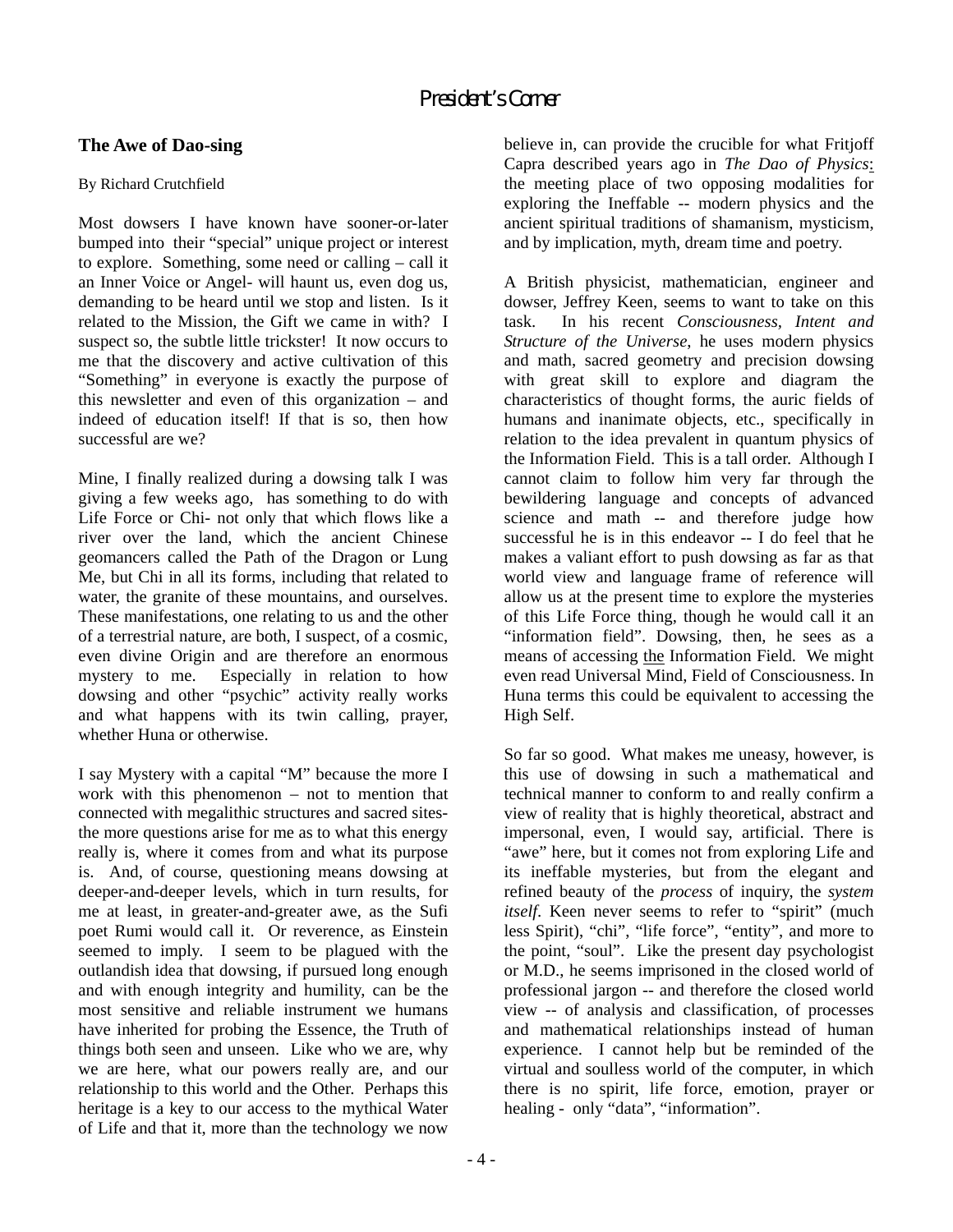Of course we dowse "information" and to get "information" all the time. But what for? What are we going to do with it? Does it bring us and others any closer to growth, healing, compassion, selfdiscovery, our life purpose, being One with Spirit? Will mathematics, technology and science get us there, with or without dowsing? Experience has taught me personally to go in the other direction. Call it "metaphysics" or what you will. Example: when I dowse the human energy scene ("information field"), I run into Mystery and Awe right away. First the biggest surprise: the soul. For me, at least, it encircles the body at about 70ft. out, has a width of about 15ft. and a height of about 5ft. .Most notably, It can expand or contract and be present or not present, depending on circumstances and one's emotional states and intentions. The presence of the Dragon Path (Chi), for example, causes it , as well as the entire auric field within, to expand. It is also intimately connected with the entire auric field except for the "etheric" body or sheath, and should it be not present for some reason, the entire auric field - minus the etheric body -- is also absent. This is my experience; others should test it as well.

The auric field itself, I find, is as described in the Yoga tradition, except that I cannot find a "causal" body for some reason. The outermost sheath of the aura, the "spirit body" is, I get, what the ancient Hawaiian Kahunas called the High Self, our connection to the Spirit realm. Only the etheric body is "bioelectric" and can be visible through Kirlian photography. Aside from finding the soul actually detectable through dowsing, my greatest surprise – and of course Awe- has been in discovering the dowsable presence of a mysterious activity or information (intelligence) field I had never heard of which surrounds the body beginning at about 3 feet out, extends another 6 feet out and has no depth or thickness, but which is not connected to or part of the auric field. Unlike the soul, which is apparently three dimensional, this "field" is two dimensional and registers as "non local" and as unaffected by the Chi phenomenon or human emotions or mental activity. Rather, it does the reverse. It seems to continuously *influence* one's thoughts, feelings, actions! And, it is somehow intimately connected to the soul, which in spatial terms surrounds it farther out from the body.

The more I investigated these strange findings, the more the Mystery grew, until I ran across a detailed discussion of what the soul undergoes in the Other World before incarnating, in *The World Behind The World*, by Irish mythologist and story teller Michael Meade (pp.167-8) whose language context, of course, is that of intuition, dream time, myth, story and poetry, rather than that of Keen and the New Physics which does not even acknowledge soul and spirit. According to this perspective, the soul, before encountering the Tree of Forgetfulness and entering birth, is met by a being from higher realms who becomes its "inner companion" and teacher or divine twin, and presents it with "an outline of the gifts and talents it will bring to life as well as a sense of its purpose for going there." This is an "agreed-upon purpose and direction in life... and a destiny to seek and learn in living from" and the companion always "remains nearby... tending to the core of the soul" and trying in subtle ways to remind us of the details of the agreement which we have – by necessity -- long forgotten before birth.

This, to my amazement, is exactly what I had stumbled upon with dowsing rods: the soul's life-long Companion with all the divine agreements intact! And, like the soul, present, yet non-local! And apparently it is not even a form of energy, has no frequency and is not an "information field"! Perhaps one of my Agreements was precisely to discover this piece of the Mystery – and without geometry or quantum physics! This "companion" guy can be tricky. Awesome.

| Chapter Officers, other Board Members, and Associates |                     |                               |                 |  |
|-------------------------------------------------------|---------------------|-------------------------------|-----------------|--|
|                                                       |                     |                               | (area code 828) |  |
| PRESIDENT:                                            | Richard Crutchfield | highwatchdowsing@gmail.com    | 274-3423        |  |
| <b>VICE PRESIDENT:</b>                                | Marilyn Gasque      | dowsingdaily@bellsouth.net    | 692-5197        |  |
| <b>SECRETARY:</b>                                     | Paul Bennett        | paulwbennett@bellsouth.net    | 299-3008        |  |
| TREASURER:                                            | Harriett Belue      | presentmoment@charter.net     | 628-3638        |  |
| DIR. AT LARGE:                                        | Lee Barnes          | $lbar$ nes $2@$ earthlink.net | 452-5716        |  |
| DIR. AT LARGE:                                        | Connie Hummel       | chummel35@hal-pc.org          | 505-0472        |  |
| <b>BOOKS &amp; MEDIA:</b>                             | Pat Brinkley        | pbrink1@verizon.net           | 776-9961        |  |
|                                                       | Laurel Davis        | laureldavis@bellsouth.net     | 775-3333        |  |
| <b>WEBMASTER:</b>                                     | Joseph Allen        | tigerseyedowsing@yahoo.com    | 242-7824        |  |
| NEWSLETTER:                                           | Paul Bennett        | paulwbennett@bellsouth.net    | 299-3008        |  |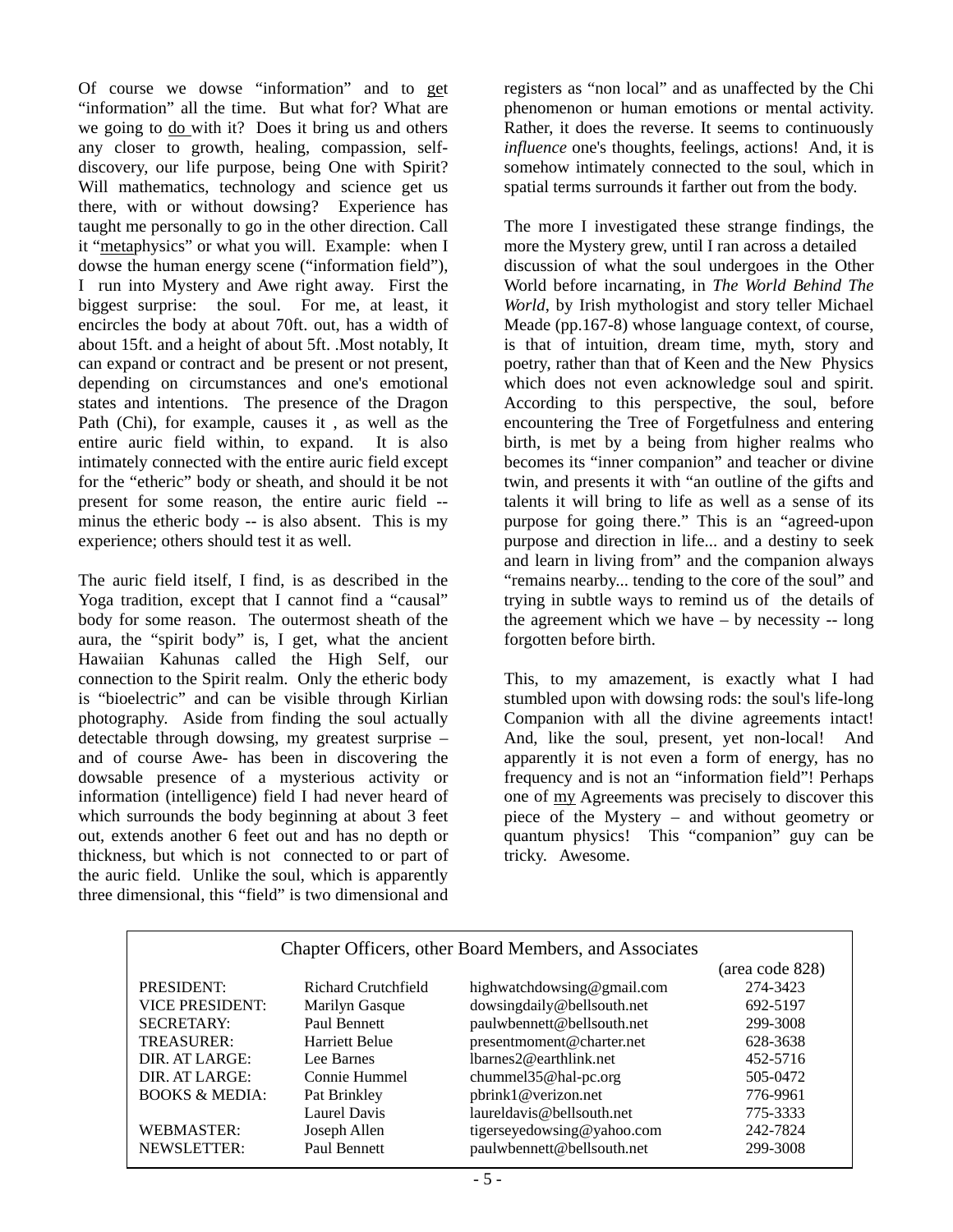# **Dowsing the Trees**

#### By Paul Bennett

Life in 3D reality is energized by an incredibly rich system of ley line grids and spiral vortexes that exist in the higher dimensional realms but are invisible to us here. If we could see these support lines we would be stunned. They would be everywhere and so numerous that we would barely be able to see the life forms they flow to. It's not necessary to know the geometric details of these energies to appreciate them, but those of us of a scientific bent can't help trying to find out those details.

Before we can discuss dowsing trees, we need to talk a little about spiral geometry.



Spirals are often mentioned as part of sacred geometry because they appear everywhere in nature, and now dowsers are "seeing" them in the unseen reality, such as in energy vortexes. In nature, they are usually of the logarithmic type, where

Logarithmic spiral

the spacing between lines gets bigger as you go outward (or less as you go inward). But in vortexes the spacing seems to stay the same. These are arithmetic spirals, and that's the kind we will be dealing with here.

There are two kinds of flat spirals. In one type, you go around counter-clockwise to go from outside toward the center. I will call this **Type 1**. In the other, which is **Type 2**, you go around clockwise to go in to the middle. There are other equivalent ways of thinking about them; for example Type 1 goes outward as you go clockwise. The two types are mirror images of each other.



Type 1 spiral Type 2 spiral



You can talk about **direction of flow** of energy in a spiral. In each geometric type, the flow can be either inward or outward (four possibilities in all).



A **double spiral** is two spirals of the same type that start from the same central point (again we are talking only about flat (2D) spirals). They are interleaved with



This crop circle measured 160 feet in diameter and was made on June 23rd, 2002 in a barley field at West Overton in southern England.

each other. The crop circle picture shows a double Type 2 spiral. The Maori amulet is a double Type 1.



Maori engraving

Which makes you think maybe we don't need to be overly concerned about which type a spiral is. The folks who promote the energizing copper devices say it has to be a "counterclockwise spiral", but as you can see now,

The Mayan Hunab Ku symbol (not shown) is also a double Type 1. The copper spiral shown below is described as an "energizing device", and as shown is a double Type 1. But if you turn it over it's a Type 2.



Copper energy device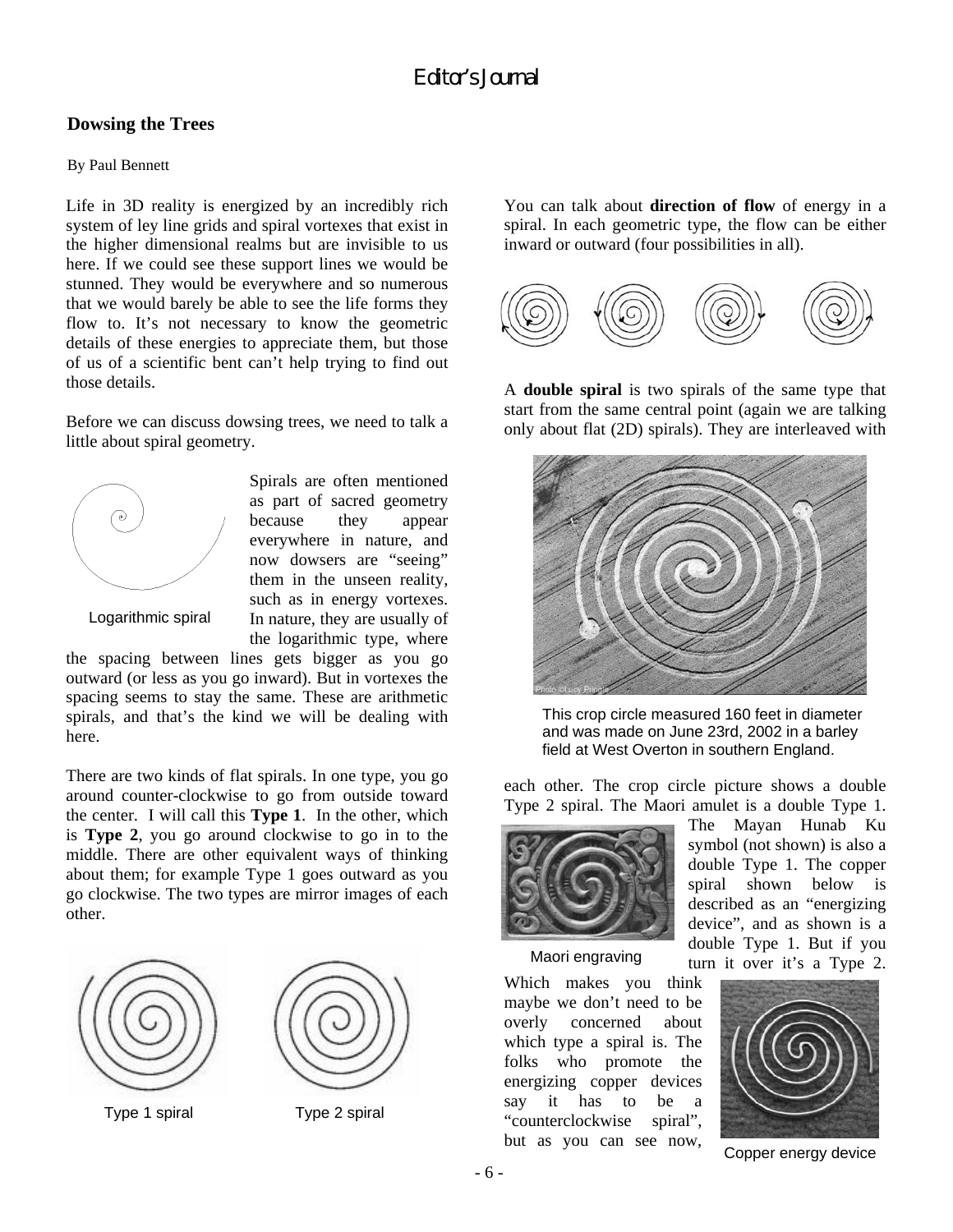that's not enough information. However, the main reason for pointing out the two types is that nature seems to always use the double Type 1 pattern, and this is VERY useful to know when dowsing trees.

#### **Vortexes and trees**

Vortexes (or vortices) seem to be the means that the universe uses to bring energy from higher-dimensional spirit to the 3D world. There are vortexes around people and trees, and at the energy grid intersection points. The spiraling energy lines of a vortex form the shape of an inverted cone.



If you imagine a thin horizontal slice through the

cone, the 3D spiral (or more properly the 3D conical helix) would intersect that plane only at one point. So when we dowse spiral lines on the ground, my dowsing source says that what we are actually detecting is a vertical field emitted by the lines in the conical vortex.

This picture of a vortex shows it being made of only one spiral. But the tree vortexes, at least, seem to always have a double spiral. The diagram below shows the pattern I have found around the trees I have checked. It is a double Type 1 pattern. Energy flows in toward the tree trunk in a counter-clockwise direction on one of the spirals, and flows clockwise out from the tree on the other.



In his booklet *Dowsing: A Path To Enlightenment*, Georgia dowser Joey Korn says "Energy fields around humans, animals, plants, trees, domes, power spots, and probably all of natural existence, form interrelated spirals or vortices that radiate out and draw in,

simultaneously and infinitely…We found that the energy fields of most trees and plants radiate in a clockwise direction outward." In that last part, he is just saying that geometrically the lines form a Type 1 spiral. And "interrelated spirals" means a double spiral geometry. So my findings agree with Joey's. But there isn't universal agreement that energy flow from spirit to 3D always is in the form of a Type 1 spiral.

#### **How to dowse tree spirals**

For this study I checked a Norway Maple, Red Maple, several Sugar Maples, an apple tree and a recentlyplanted Weeping Willow. In all cases the spiral lines were about 8 inches or so apart. That means dowsing them has to be done CAREFULLY. It's very easy to get onto a different line. If you mark the lines with flags, space them close together. Checking the pattern of a tree properly will take at least an hour. The further out from the tree trunk you are, the longer it will take to make a complete rotation around the tree, and the more flags you will need if you use them.

A thin, light rod about 12 inches long, with a sleeved handle so the rod can freely rotate, seems to work best. One technique is to find a line, mark it, then face along the direction of the line and pass the rod slowly and evenly in front of you until it moves. Step to that point and do it again, and so on all the way around. With care you can go all the way around without flag markers except for the beginning and ending ones. An even faster way is to walk along the line, letting the rod or rods direct you back onto the line when you veer off. Even with these methods you can still get off onto a different line if you're not careful.

Another fact to be aware of is that the spiral representing energy flowing into the tree is usually stronger than the one flowing out. If the difference is significant, you may end up laying out only the inward spiral. If you are marking both spirals, then each turn



Flags marking lines around a small tree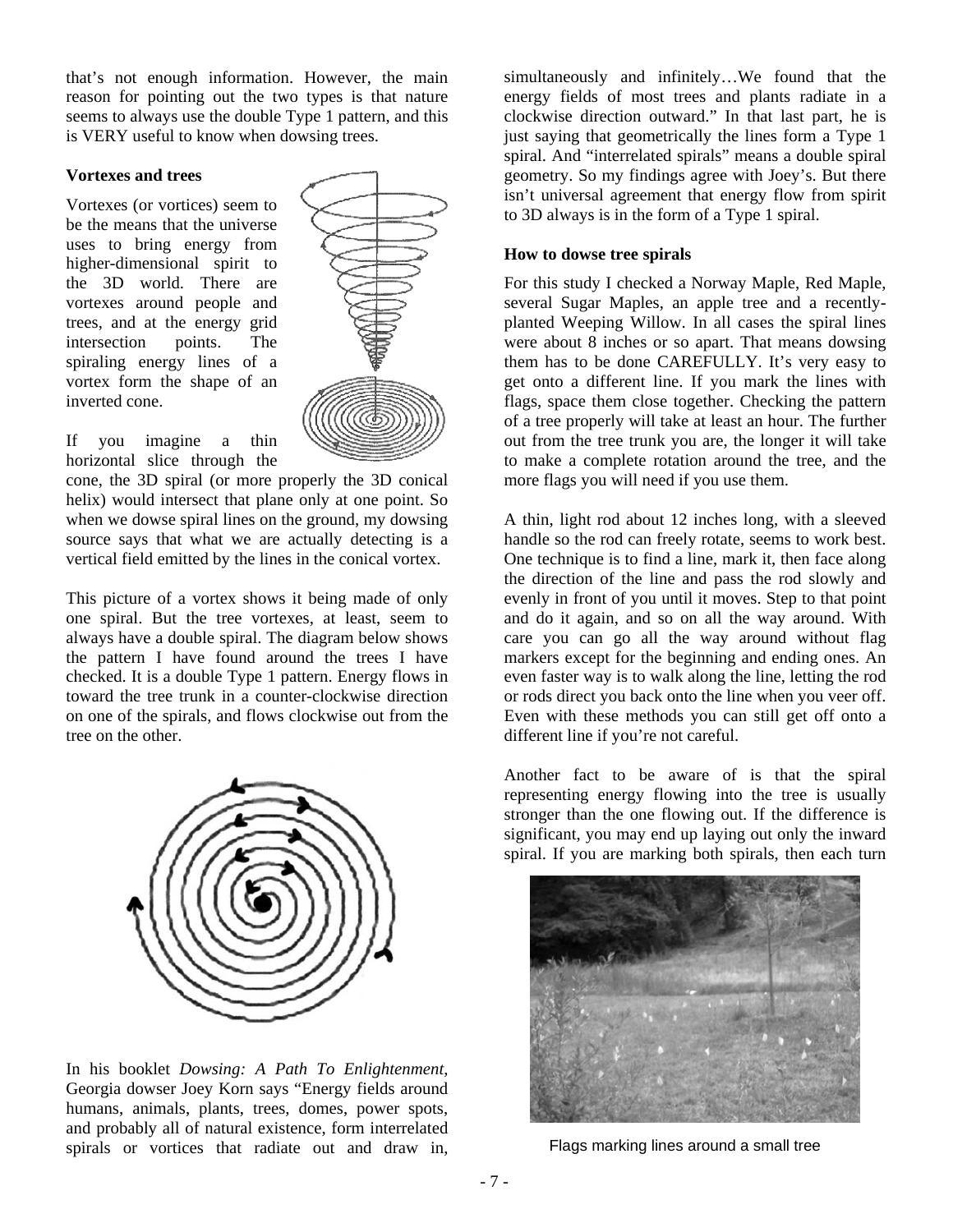around the tree will bring you back to a point that is TWO lines off from where you started. Do at least two turns around the tree to be sure of the pattern. If your marked lines are 16 to 20 inches apart, you have detected only the strong spiral. If they are 8 to 10 inches apart on average, you have both spirals.

The 8 to 10 inch spacing seems to be constant or almost constant. I expected the lines to get closer together as they neared the tree, but the spacing seems to stay the same right up to the tree trunk. The spacing MAY get slightly larger further away from the tree. And the spacing seems to be the same regardless of whether it's a large tree or a newly-planted youngster. I also have noticed that two trunks close together will share the same vortex, making them one tree in essence

My questioning confirmed that the spiral lines do not move because the vortex pattern is more or less fixed in 3D space; the shape itself doesn't rotate. Also, the cone is "hollow"; in other words the spiral lines are only on the cone's surface.

At least some of the trees I dowsed also had straight lines radiating out from (or in toward) the center. One tree had 30 lines, another had 44. Probably all trees have them. They are separate from the energy vortex. To count these lines, you just walk around the tree and count the number of times you cross a line, keeping the intent to see just radial lines. If you get the same count at several different distances from the trunk, you know you are counting only the radial lines.

People and trees have an energy field that we call the aura. This is different from the energy vortex, and when dowsing a person or tree you need to specify to your dowsing system what energy you want to detect. There can also be a nature deva at a tree and this is yet another energy to be aware of. A tree deva can have two or more "shells".

One maple tree I dowsed had an aura radius of about ten feet when I started. When I was done dowsing it, the aura had expanded to thirteen feet! There's no question that trees have some sort of awareness.



### QUARTERLY MEETING INFORMATION

|                         | $9:15-10:00$ Registration        | $12:30 - 1:30$ Lunch / book table |
|-------------------------|----------------------------------|-----------------------------------|
| $10:00 - 12:00$ Program |                                  | $1:30-3:00$ Program, continued    |
|                         | $12:00 - 12:30$ Business meeting | $3:00-4:00$ Dowsing clinic        |

Admission Fee: **members: free** if you join or renew now, otherwise \$ 3.00 ; **non-members**: \$ 8.00. Lunch Arrangements: **Pot luck** with ample kitchen facilities for warming and preparing dishes. Volunteers are needed for setting out food and cleaning up.

Books and Supplies: sales table, with books and other items related to dowsing, will be open during lunch and from 3:00 to 4:00 PM. Members and guests are invited to bring their used books and periodicals related to dowsing, healing, earth sciences etc. as a donation to the chapter to be sold during quarterly meetings. Because storage space is limited, however, unsold items should be retrieved at 4:00.

### DIRECTIONS TO LEICESTER COMMUNITY CENTER

**From I-40, Exit 53B** and Asheville center : follow I-240 west thru Asheville; on the Westgate Bridge over the river be in the left two lanes, and continue onto  $19/23$  west (Patton Avenue).  $4<sup>th</sup>$  light, near Ingles, is Leicester Hwy (state hwy 63). Turn right onto 63.

**After turning onto 63**, follow it for about 9 miles, passing signs for Erwin Middle and High Schools, and Leicester Elementary. The Community Center is less than one mile past the Leicester Supply Company, which will be on the right. There will be a low sign for the Center on the right.

**From I-40, Exit 44:** turn Left at the end of the ramp onto 19/23 (Patton Ave) going toward Asheville. Leicester Hwy (Rt 63) will be on the left near the second Ingles grocery store. Turn left on 63. See directions above ("after turning onto 63").

**From I-26 going north** toward Asheville: exit I-26 onto I-40 West. Take Exit 44 off I-40 and follow the above directions.

**From I-26 East going south** toward Asheville: I-26 will merge with 240. On the Westgate Bridge over the river be in the left two lanes, and exit 240 onto 19/23 west (Patton Avenue).  $4<sup>th</sup>$  light, near Ingles, is Leicester Hwy (state hwy 63), going to the right. Follow directions for "After turning onto 63" above.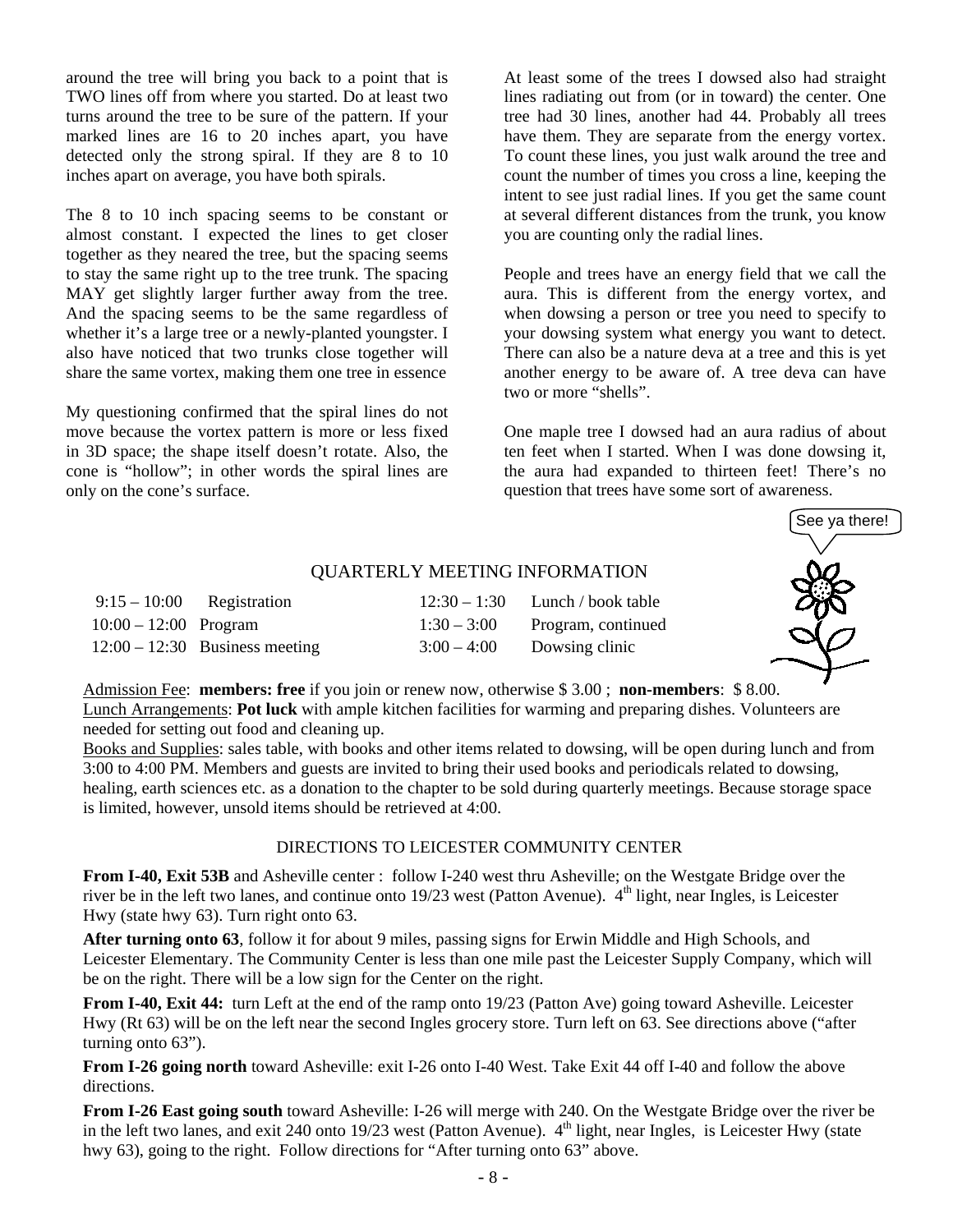**Spotlight on:** Michele Kilgore

# **Where do you currently live?**

Hendersonville

# **What is your occupational identity?**

I am a massage therapist, energy worker, and aromatherapist

### **Tell us a little about yourself as it relates to dowsing.**

I was reintroduced to dowsing by Ed O'Keefe and Romella Hart-O'Keefe when I moved to Hendersonville last year. I've used dowsing to locate human energy fields and check chakra spin for about 15 years but had found that for personal dowsing (when I had an emotional bias) my pendulum responses were confusing and unreliable. When Ed and Romella used dowsing along with EFT, I was inspired to learn more and try again. *Letter to Robin* really helped me understand and overcome any issues with dowsing for myself. The members of the dowsing association here

have been a wonderful inspiration also.

# *Chapter News*

# **Founder Harry Mills passes on**

#### By Marilyn Gasque

One of our founders, Harry Mills, passed away at age 102 on August 9. When we [Marilyn and Sam] met him in 1994 after moving up here from Charleston, he was Mr. Old Radio and was the town radio expert. He had been a radio engineer at RCA for a long time. We heard that there were about 1200 employees working under him there. Harry had worked on ELF (extremely low frequency) technology which is used for submarine communications, specifically the underground antennas in Wisconsin.

I was delighted to learn that he was one of the founding fathers with Vern Peterson and Walt Dale (and others, I am sure) of our Appalachian Chapter of ASD. One of the tales Sam tells is that when he once called asking for Harry, his son Richard said that he was in the tub. Thinking he would be out soon, Sam said, "I guess he can call me back in a few minutes". Richard said, "You don't understand....he's in the tub". It turned out that his time in the big old house tub was very important to him. It was how he meditated and he would stay in there a LONG time.

Since then, Sam has realized that his own tub time is his meditation time, where he works through his inventions and projects. So it goes to show how we are all connected and how just a few words may lead to changes in your life. So, let's not forget to thank all our ancestors for the wisdom they impart.

Directions to Janet Shisler home (137 Bob Barnwell Rd. Fletcher, NC 28732 828-628-1758)

**From I-40, exit 53A, and I-240 exit 9**: turn onto 74A toward Fairview (away from Asheville) and go about 5 miles. Turn Right on Emmas Grove Rd.just before the "Fairview Station/Huddle House" Go almost 1.4 mile. As you go up a hill, look for Bob Barnwell Rd. on the right. If you go past the Emma's Grove Baptist Church you've gone too far. Go almost ½ mile on Bob Barnwell Rd. Turn left at Cloud Nine, mailbox #137. Park in the field next to the garden. Walk to pond through woods path.

Directions from Arden: Go to the intersection of Hwy. 25 and Mills Gap Rd. (Eckerds Drug, Ingles, Food Lion corner) Turn onto Mills Gap Rd. Cross over RR tracks, go straight through light (crossing Hwy 25A). Go about 1 mile to Concord Rd. on the left. Turn L and follow Concord to Y where Concord veers to right, you stay straight which is Emmas Grove Rd. Go past the Emma's Grove Baptist church then turn Left sharply on Bob Barnwell Rd. Go almost ½ mile and turn left at Cloud Nine, mailbox 137.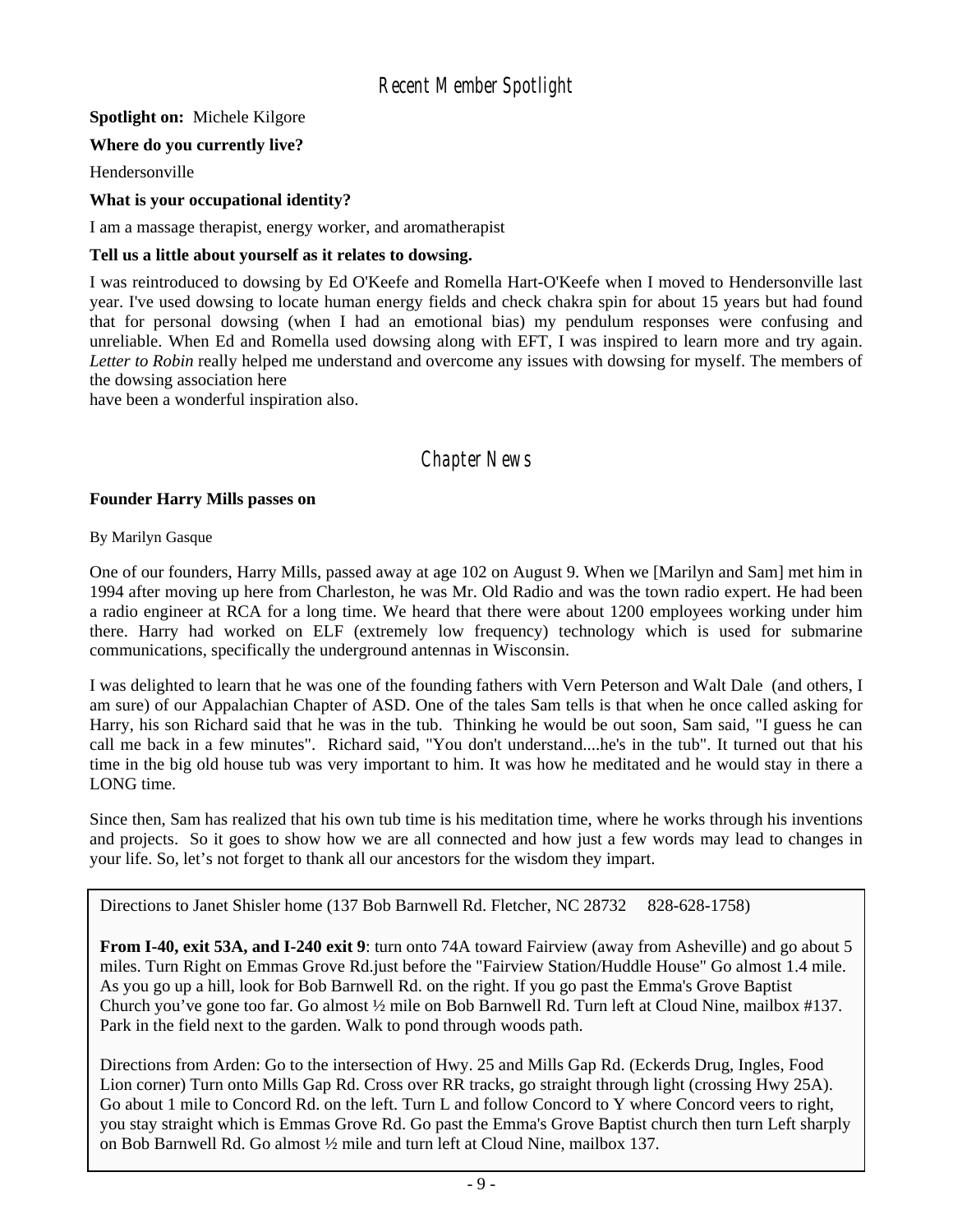# **Magnesium: a vital mineral**

By Margery Bastian

What is magnesium? It is a mineral that's vital to every cell in your body.

The mineral juices of magnesium are in every cell in your body and it has a hand in more than 300 biochemical reactions. If it is severely deficient the nerves stutter, insulin is unbalanced and the heart beat loses rhythm. A lack of this mineral can make matters worse for people who suffer from migraines and PMS. A lack also contributes to osteoporosis by the body not absorbing calcium. Restoring the necessary amount of magnesium can ease the symptoms of heart disease and diabetes. It could help hypertension.

Magnesium is not abundant in food. Leafy greens, beans, grains, avocados and nuts are good sources, but people seldom get enough each day. Other dietary sources are hard water, carrots, beets, sesame seeds and legumes. Too much calcium, sodium, protein, fat, potassium, wheat, alcohol, sugar or caffeine can deplete magnesium levels. Diarrhea, taking diuretics, laxative abuse and severe stress are some other causes of deficiency.

**Bone health**: People generally aren't aware that magnesium is essential for calcium absorption. Taking calcium without magnesium to prevent osteoporosis can give women a false sense of security. 1200 mg of calcium each day is a common recommendation for women. I suggest an equal or greater amount of magnesium be taken at the same time. There should also be boron, zinc, vitamin D, and strontium included. There are supplements that contain all or most of these.

**PMS** and headaches: Magnesium can help to ease symptoms of PMS. In one study, women who took 200 mg of magnesium daily had less bloating and weight gain than those who didn't. It may also help people with migraine headaches. Scientists suspect it helps by widening the blood vessels that otherwise constrict and impede blood flow to the brain.

**Blood pressure control:** Magnesium is the mineral that tells arteries when to relax, so it is useful in controlling hypertension (high blood pressure).

Pain control: In one study, people who took 365 mg of magnesium twice a day for six months noted significant improvement in their pain levels.

**Heart and circulation:** Magnesium thins the blood and can correct abnormal heart rhythms.

**Diabetes:** It is not known whether low magnesium causes diabetes, but it's widely recognized as a marker for the disease and occurs in about 40 percent of diabetes patients. Patients who took magnesium for 16 weeks were able to reduce their insulin dosage.

**Depression:** Depressed patients often show significant magnesium deficiency. Magnesium is the natural calcium channel blocker. Besides what has already been mentioned, magnesium deficiency has been associated with myocardial infraction, strokes, anxiety, panic attach, epilepsy, immune dysfunction, and chronic fatigue. These are all illnesses with a high incidence of depression.

**Dosage:** The RDA for magnesium (from all sources) is 320 mg for women and 420 mg for men. If your diet is high in the foods mentioned earlier, it is recommended that you take a multivitamin that has at least 50 percent of the RDA. If your diet isn't high in these foods, take at least 80 percent of the RDA. This should be enough to control PMS and headaches and ward off high blood pressure. If not, increase it. If PMS is bad, you may want to take more: 360 mg three times a day. You may also need more if you have heart disease or diabetes, but you should ask your practitioner about this. Magnesium citrate and magnesium oxidate are two of the least expensive and most user-friendly forms.

**Risks:** Magnesium supplements are remarkably safe. Large doses may cause diarrhea. It is recommended that you take it in two separate doses, with meals. You can also start with a low dosage and work up over time. Since the kidneys regulate the body's magnesium level, people with kidney disease shouldn't take more than the RDA, and should check with their physician. Magnesium also blocks the effectiveness of some antibiotics like tetracycline, minocycline, and doxycycline, so avoid taking magnesium supplements within three hours of taking these medications. In general, if you are on any medications, consult with your physician about the amount of magnesium you can safely take.

*Margery Bastian is an intuitive, herbalist and cook, and is knowledgeable in diet and supplements. She lives in Leicester.*